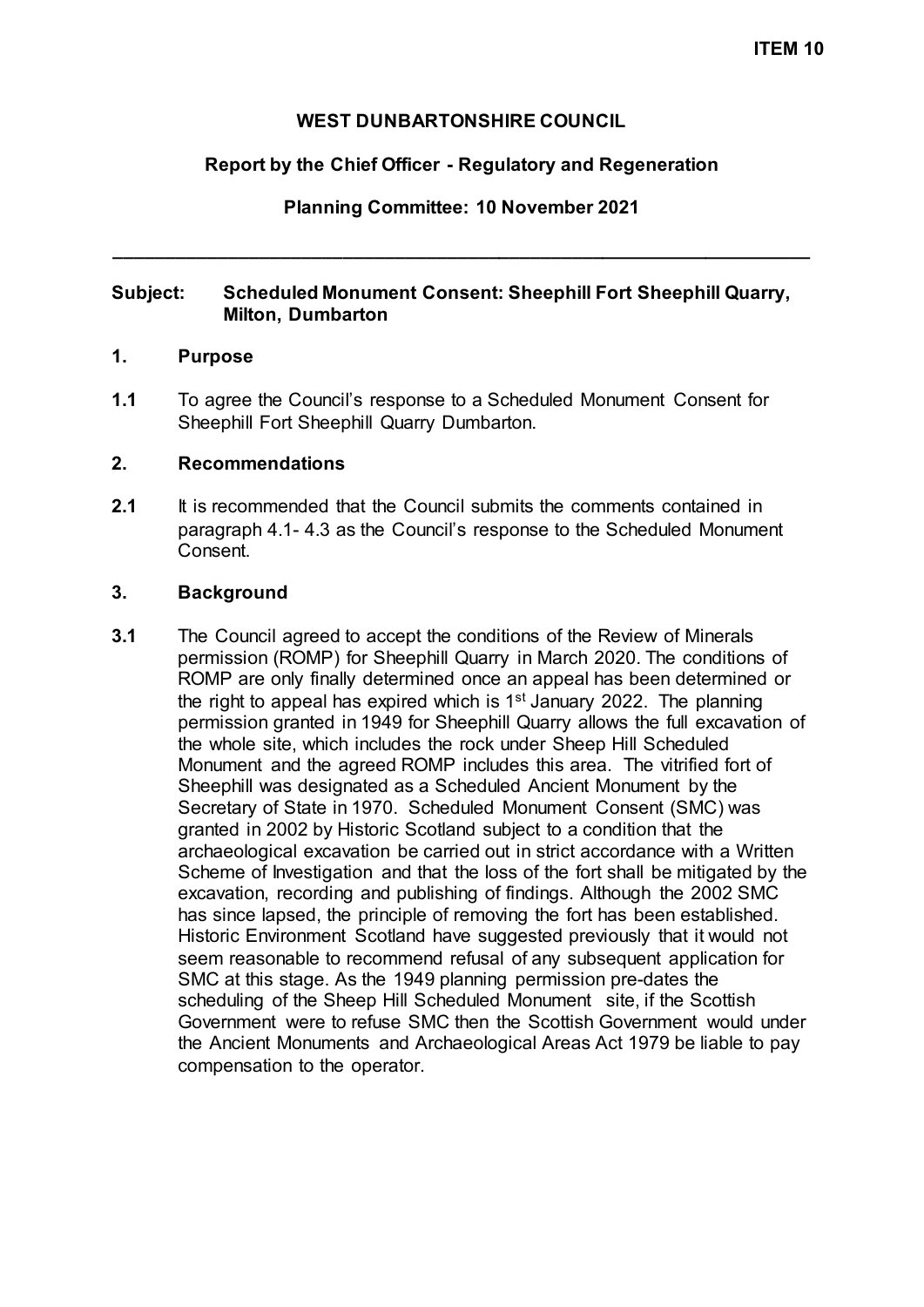**3.2** An application for Scheduled Monument Consent was submitted in September 2021 to Historic Environment Scotland. Sheep Hill, fort, Auchentorlie - [Quarrying operations. \(300053942\) \(historicenvironment.scot\)](https://portal.historicenvironment.scot/decision/900037619) Historic Environment Scotland have up to 8 weeks to process an application for consent or more time by agreement between Historic Environment Scotland and the applicant. Historic Environment Scotland notified the Council on 18th October and requested a response by 29th October 2021. Officers responded that it would not be possible to submit comments in this short timescale. Historic Environment Scotland has subsequently agreed a 2 week extension with the applicant and are required to determine the application by 17 November 2021. They have indicated that they would require any comments from the Council by 14 November 2021. The case would also be referred onwards to Scottish Ministers for review and final decision.

#### . **4. Main Issues**

- **4.1** The Sheephill Fort is situated at the summit of Sheephill, steep sided spur that falls away steeply on all sides except the North East. The defences comprise three elements: a small oval enclosure occupying the rocky boss that forms the summit; an irregular enclosure taking in additional ground on the South and West; and an outer rampart enclosing a triangular terrace on the South. Scheduled Monuments are legally recognised as being of national importance and should therefore be recognised when considering changes to them. In terms of the application for Scheduled Monument Consent this has been submitted by the quarry operator to Historic Environment Scotland. The proposed works are to undertake quarrying operations that will encompass tree felling, removal of soil and drift deposits, blasting, excavating crushing, screening, processing and storage of rock, siting of temporary plant as well as the forming of haul roads, benches and temporary works. In addition to all other incidental activities. No details have been provided of the archaeological excavation works to be carried out if the fort is removed despite being previously advised that detailed plans for the necessary archaeological works, a project design with appropriate supporting documentation and agreements would form part of the application for consent.
- **4.2** During the consideration of the ROMP there was a lot of interest in the retention of Sheephill Fort and a number of representations to the ROMP raised the issue of the future of the Scheduled Monument including Bowling and Milton Community Council and Silverton and Overtoun Community Council. They indicated that the historic remains of the vitrified fort should not be destroyed until a proper professional archaeological exploration and documentation is carried out. Historic Environment Scotland also have a number of Scheduled Monument policies which protect a monument in order to secure its long term protection in the national interest in situ and overarching principles, aims and policies applied to all consents decisions in regard to proposals for work at scheduled monuments. Works on scheduled monuments should normally be the minimum level of intervention that is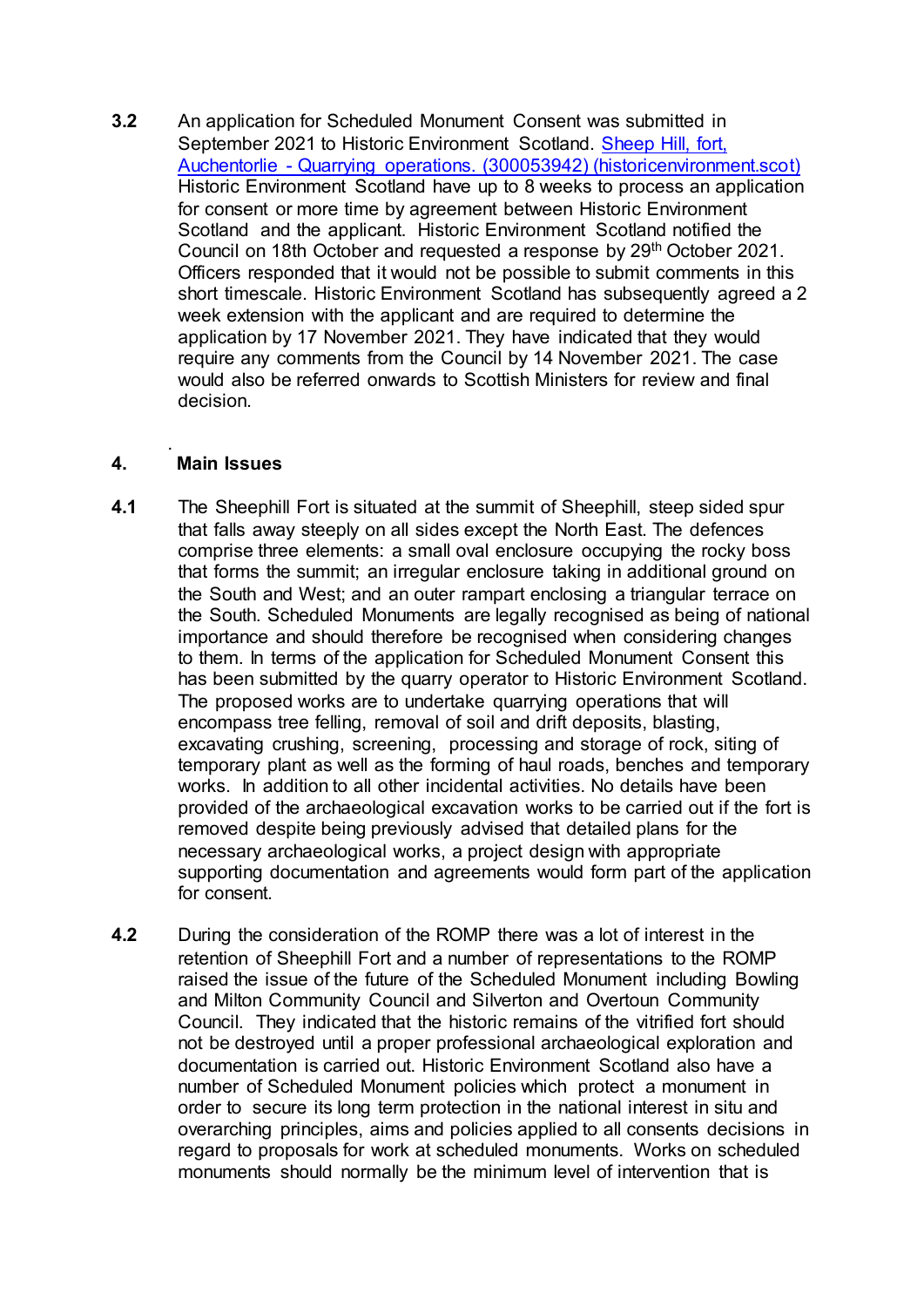consistent with conserving what is culturally significant in a monument and this aim is supported by Policies SMP1, SMCP1, SMCP2, SMCP3 and HEP 1 and 2 of the Scheduled Monument Consent Policy of Historic Environment Scotland. Policy SMCP2 in particular states that extensive intervention at scheduled monuments will not normally be permitted.

**4.3** The Council recognises the long complex history of Sheephill Fort and the previous grant of SMC however Sheephill Fort is an important archaeological site which should be retained and the SMC should be refused. The Council advise that when assessing the application for SMC consideration should be given to their own policies relating to Scheduled Monuments and in particular the Scheduled Monument Consent Policy. If Historic Environment Scotland are minded to grant consent the Council would recommend that a strict Written Scheme of Investigation of the loss of the fort is required to mitigate by the excavation, recording and publishing of the findings.

## **5. People Implications**

**5.1** There are no personnel issues.

# **6. Financial Implications**

**6.1** There are no financial implications for the Council. The granting of SMC lies with Historic Environment Scotland and the Scottish Ministers.

## **7. Risk Analysis**

- **7.1** A risk assessment is not required.
- **8. Equalities Impact Assessment (EIA)**
- **8.1** There are no equalities issues identified.

## **9. Consultation**

**9.1** No consultation required.

## **10. Strategic Assessment**

**10.1** The proposal supports the Councils strategic priorities of the Council.

# **Peter Hessett Chief Officer – Regulatory and Regeneration Date: 10th November 2021**

**Person to Contact:** Pamela Clifford, Planning, Building Standards and Environmental Health Manager

**\_\_\_\_\_\_\_\_\_\_\_\_\_\_\_\_\_\_\_\_\_\_\_\_\_\_\_\_\_\_\_\_\_\_\_\_\_\_\_\_\_\_\_\_\_\_\_\_\_\_\_\_\_\_\_\_\_\_\_\_\_\_**